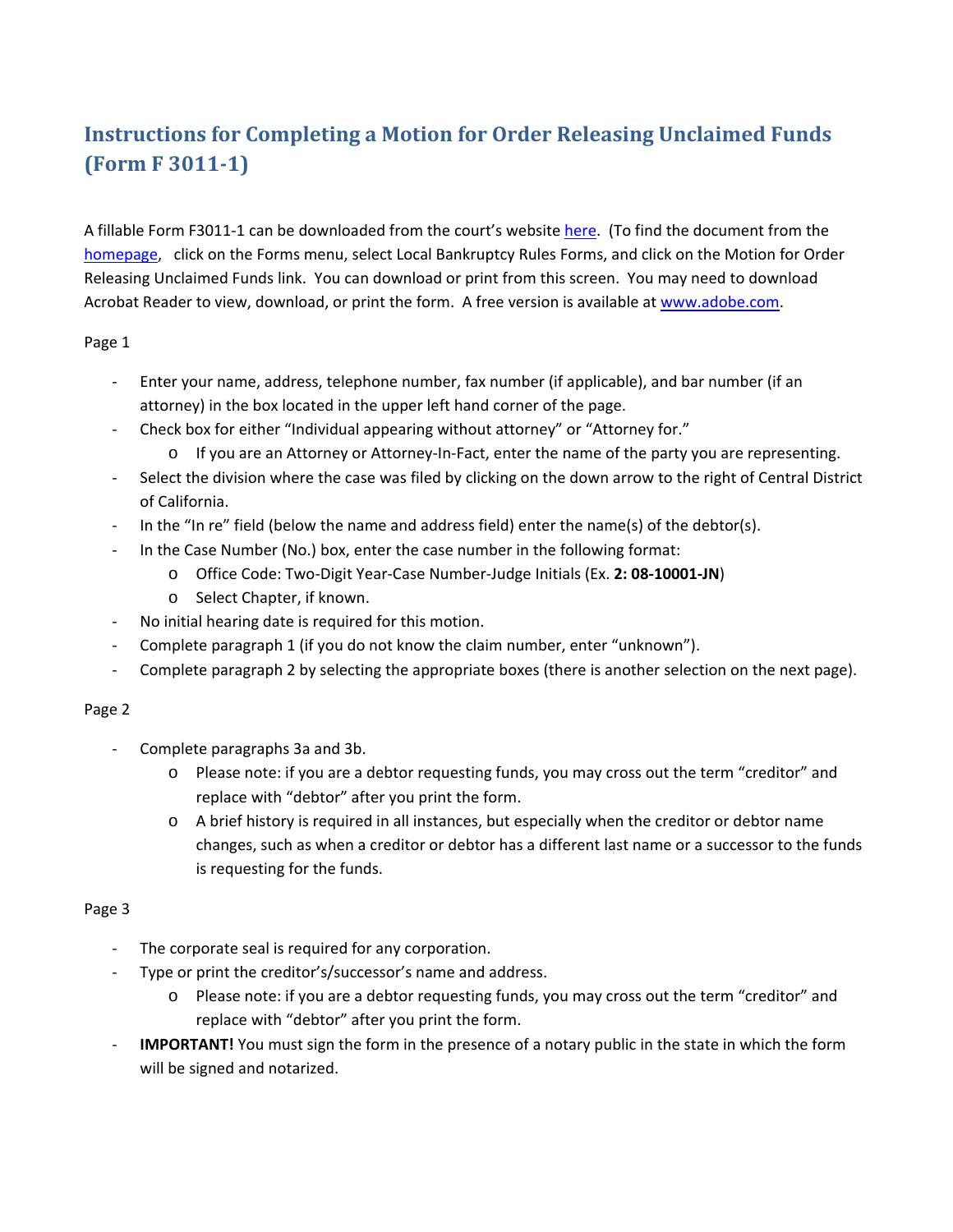#### Page 4

- ‐ If you are being represented by an attorney or a fund locator, he or she must complete this section and his or her signature must be notarized.
- ‐ If you are not being represented, please leave blank, but include the page nevertheless.

#### Page 5

- The Proof of Service needs to be completed:
	- o Enter the date in the provided field.
	- o Enter the U.S. Attorney's Office and the U.S. Trustee's Office addresses in the field provided below the first paragraph.
	- o Enter the appointed case trustee's and counsel's, if any, name(s) and addresses.
	- o Enter the debtor's name and counsel's, if any, name(s) and addresses.
	- o If movant is not the original creditor, type in the original creditor's name and address and that of the creditor's counsel, if originally represented by an attorney.
	- o Sign and type or print your name.

#### All pages

‐ Copies of both the form and all attached evidence will need to be mailed to those listed on the Proof of Service form (page 5 of the motion) by the claimant or the person completing the Proof of Service. For your privacy, do not send copies of your W‐9 form or Photo I.D. to the entities on the service list. Only include as part of the original to the court.

The court requires the original document to be sent to the following address:

### **U.S.B.C., Financial Services Department ATTN: Unclaimed Funds Processor 255 E. Temple Street, Room 1067 Los Angeles, CA 90012**

Or, you can submit the motion in person at the Intake Counter in any division within the Central District of California. For a list of divisions, please click on the Court Locator menu at our [website.](www.cacb.uscourts.gov)

#### *Items to submit include, but are not limited to, the following:*

- For individual original claimants (or Sole Proprietor):
	- o Completed F3011‐1 as explained in the instruction above,
	- o Completed W‐9 form from the Internal Revenue Service (**page one only**) for the claimant (available from [www.IRS.gov\)](www.irs.gov),
	- o Copy of valid photo identification for the claimant (DMV driver's license or identification card, passport, or employee identification),
	- o Other documents, as required by court staff to verify the validity of the claim.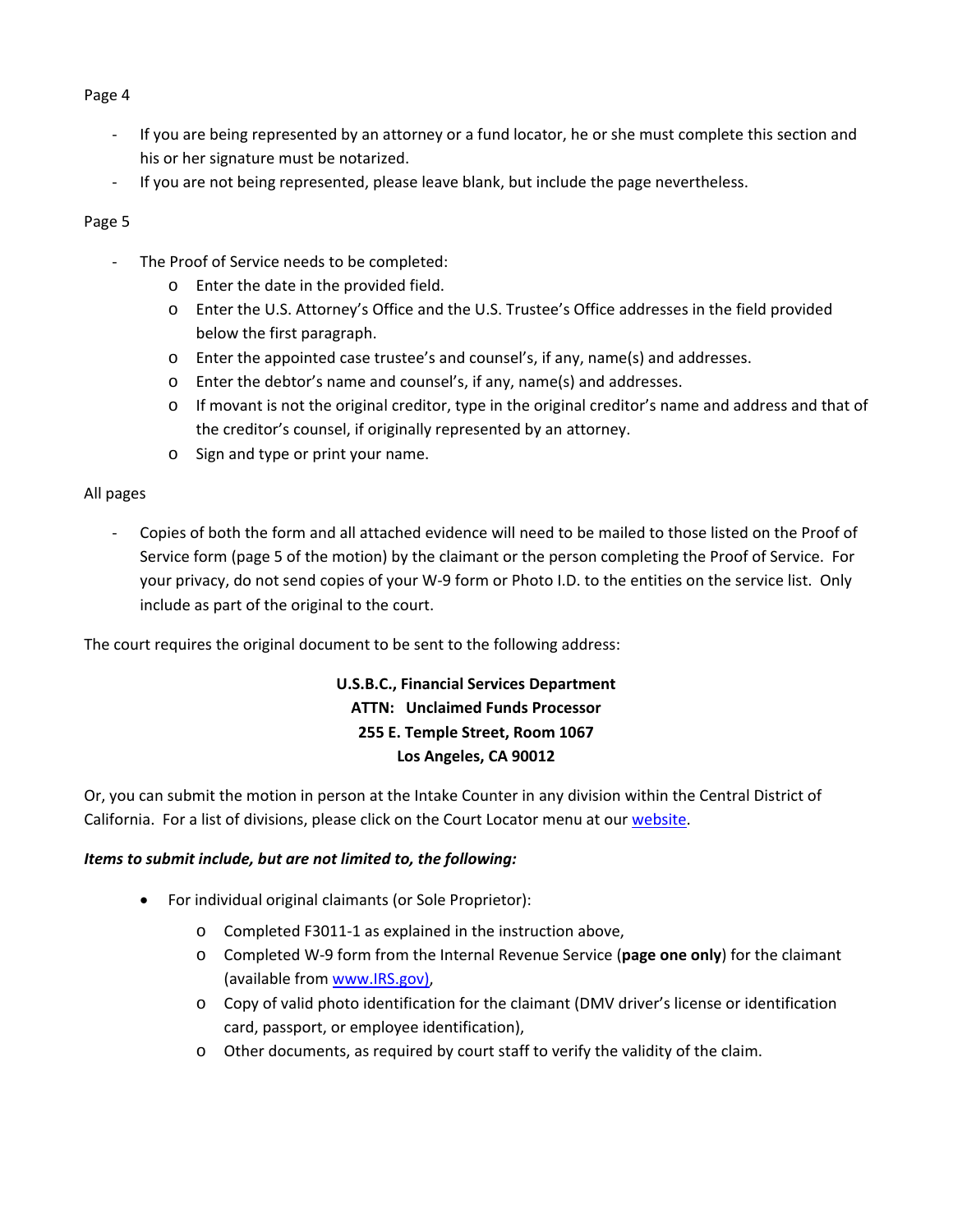- For successor claimants (non‐corporate):
	- o Same as above, plus below:
	- $\circ$  If claiming on behalf of a deceased individual, a certified copy of the death certificate and proof that you are the executor of the individual's estate (certified copy of court documents listing you as executor or administrator), and
	- o Proof of sale or assignment of the succession of the claim.
- For Corporations, Partnerships, or LLC's:
	- o Same as for individual original claimants, plus below:
	- o If claiming on behalf of an existing company:
		- the original motion, stamped or embossed with the corporate seal,
		- a signed document from the company president, vice-president, secretary, or his/her assignee, or a corporate official stating that the claimant has the capacity to act on the behalf of the corporation for requesting the company's unclaimed funds and the assignor has the official capacity to assign this duty to the claimant,
		- a notarized Authority to Act or notarized Limited Power of Attorney or any notarized document in which the signer has received the authority to collect money on behalf of the corporation.
	- o If claiming on behalf of a merged company or dissolved corporation or a successor to claims:
		- in addition to the above, if applicable, any verifiable proof of a corporate dissolution, a corporate merger, or any related document in which the original corporation that had the right to claim the unclaimed funds is no longer operational, or
		- a certified or verifiable document(s), such as sale of assets or a purchase of business uncollected funds, showing the name of the corporation and proof of the purchase of any assets, or
		- any other document showing a succession of the original claim.

#### **Other information**

- We cannot release any funds without an Order to Pay Unclaimed Funds, signed by the judge (note: this will be submitted by the Financial Services Department).
- We cannot release any funds without a complete W-9 form (page one only).
- Court employees are not allowed to provide legal advice.
- Motions for Order Releasing Unclaimed Funds should **not** be electronically filed via CM/ECF. They should be submitted either in person or by mail.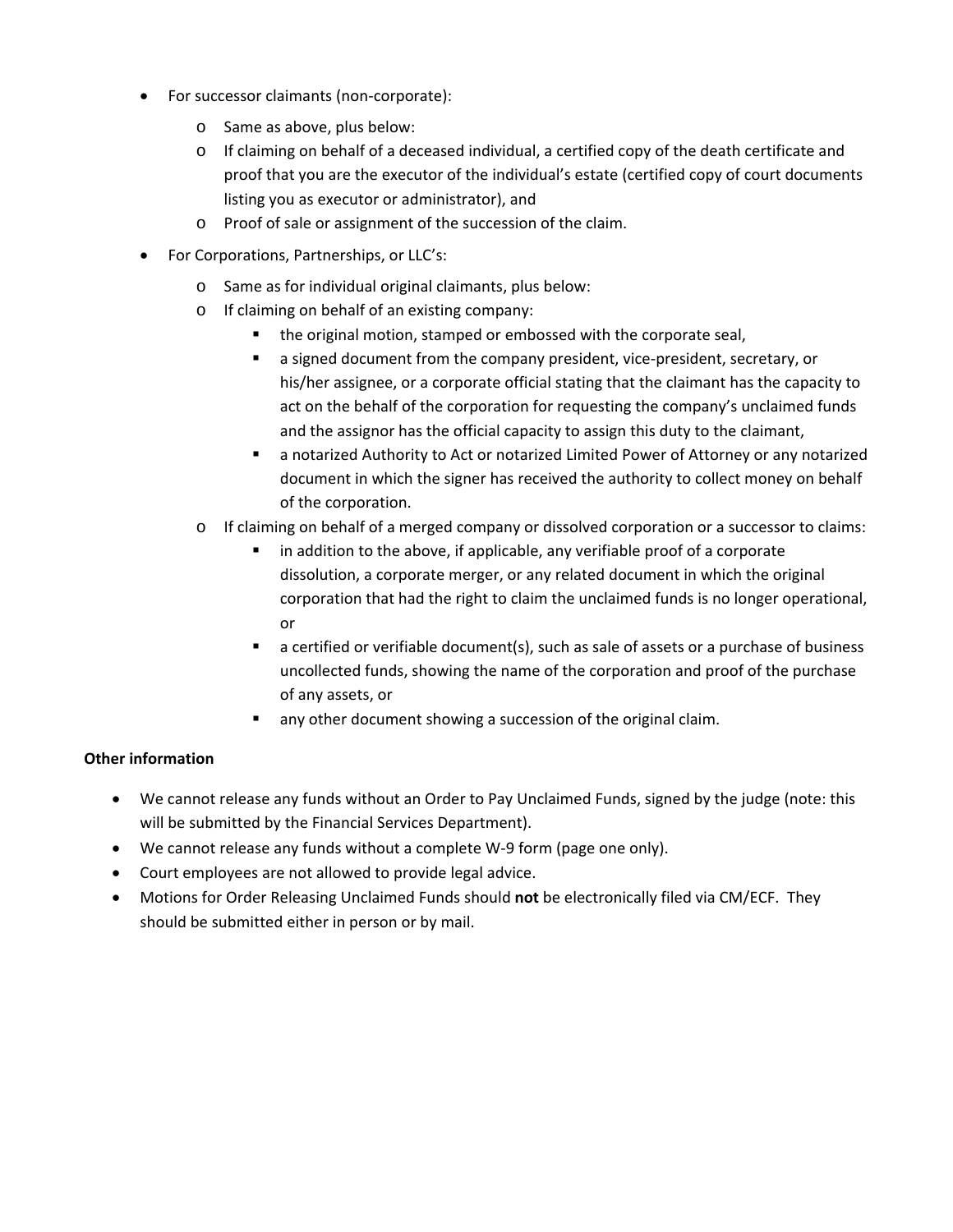| Attorney or Party Name, Address, Telephone & FAX Nos., State Bar No. &<br><b>Email Address</b> | FOR COURT USE ONLY                                          |
|------------------------------------------------------------------------------------------------|-------------------------------------------------------------|
|                                                                                                |                                                             |
|                                                                                                |                                                             |
|                                                                                                |                                                             |
|                                                                                                |                                                             |
|                                                                                                |                                                             |
|                                                                                                |                                                             |
|                                                                                                |                                                             |
|                                                                                                |                                                             |
| Individual appearing without attorney<br>Attorney for:                                         |                                                             |
| UNITED STATES BANKRUPTCY COURT<br>CENTRAL DISTRICT OF CALIFORNIA - LOS ANGELES DIVISION        |                                                             |
| In $re$ :                                                                                      | CASE NO.:                                                   |
|                                                                                                | CHAPTER: 13                                                 |
|                                                                                                |                                                             |
|                                                                                                | <b>MOTION FOR ORDER RELEASING</b><br><b>UNCLAIMED FUNDS</b> |
| Debtor(s).                                                                                     |                                                             |

I, under penalty of perjury under the laws of the United States declare (or certify, verify, or state) that the following statements and information are true and correct:

1. I request an order releasing the total amount of \$\_\_\_\_\_\_\_\_\_\_\_\_\_\_\_\_\_\_\_\_\_\_\_\_which is the sum of all monies deposited with the court on the following date(s) on behalf of the creditor

on claim number(s) .

2. Please check and complete the applicable subparagraph(s) below:

- a.  $\Box$  I am the creditor named in paragraph 1.
- b.  $\Box$  I am an employee of the creditor named in paragraph 1 and my title is  $\Box$ The creditor is still legally entitled to the monies and I am authorized by the creditor to this petition. Submit evidence establishing authority to act on behalf of creditor.
- c.  $\Box$  I am the creditor and have appointed  $\Box$ as my lawful attorney-in-fact who is duly authorized by the attached original power of attorney to file this motion.

This form is optional. It has been approved for use in the United States Bankruptcy Court for the Central District of California.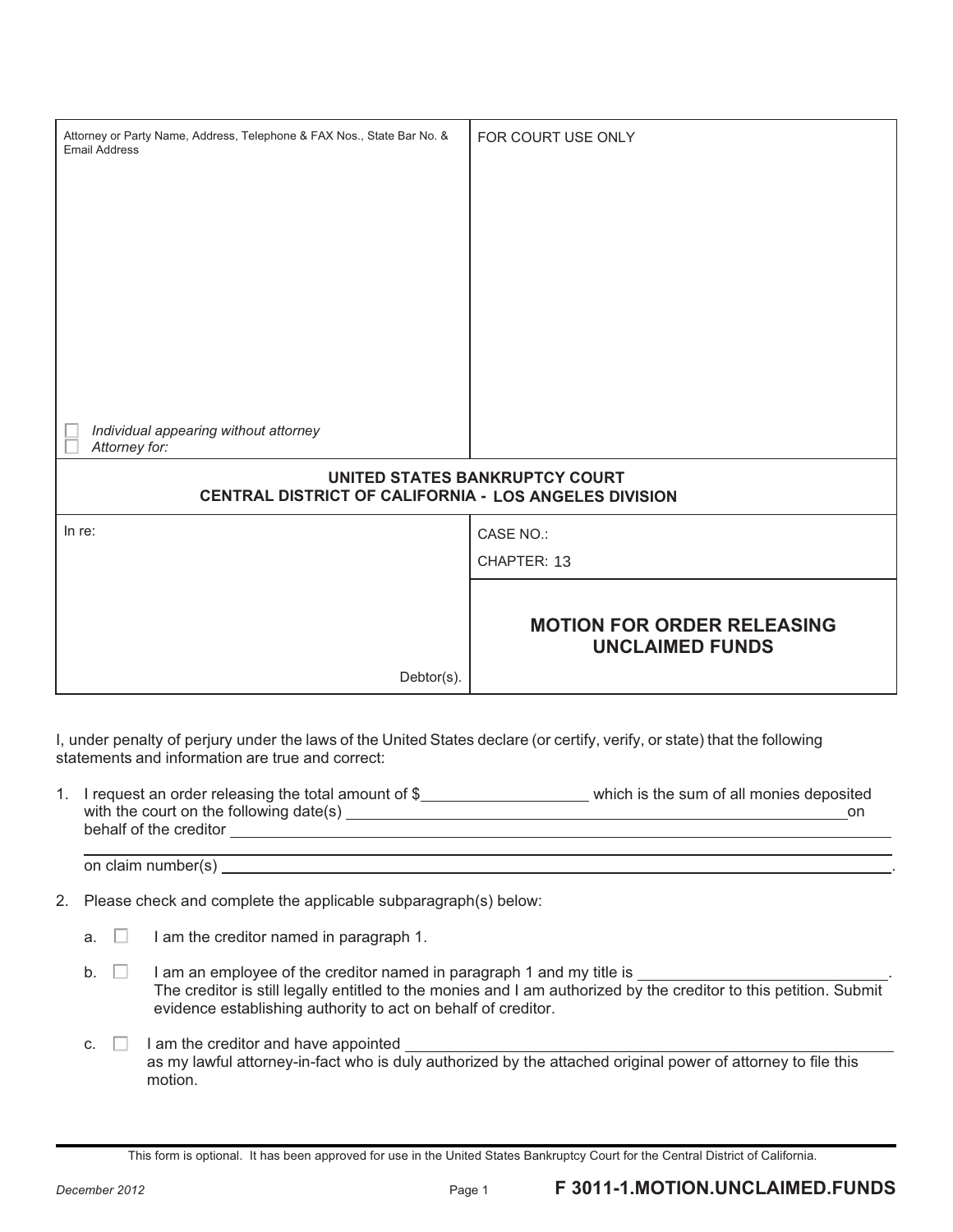- d. Subparagraphs a, b, and c above do not apply, but I am entitled to payment of such monies because (*submit evidence establishing basis for right to obtain payment*):
- 3. Please complete each of the following subparagraphs:
	- a. The following is the creditor's address and phone number:
	- b. A brief history of the creditor (from the filing of the claim to the present) which includes, if applicable, identification of any sale of the company and the new and prior owner(s). Submit evidence establishing the sale of the company from the prior to the new owner(s):

4. I understand that, pursuant to 18 U.S.C. § 152, I may be fined or imprisoned, or both, if I have knowingly and fraudulently made any false statements in this document.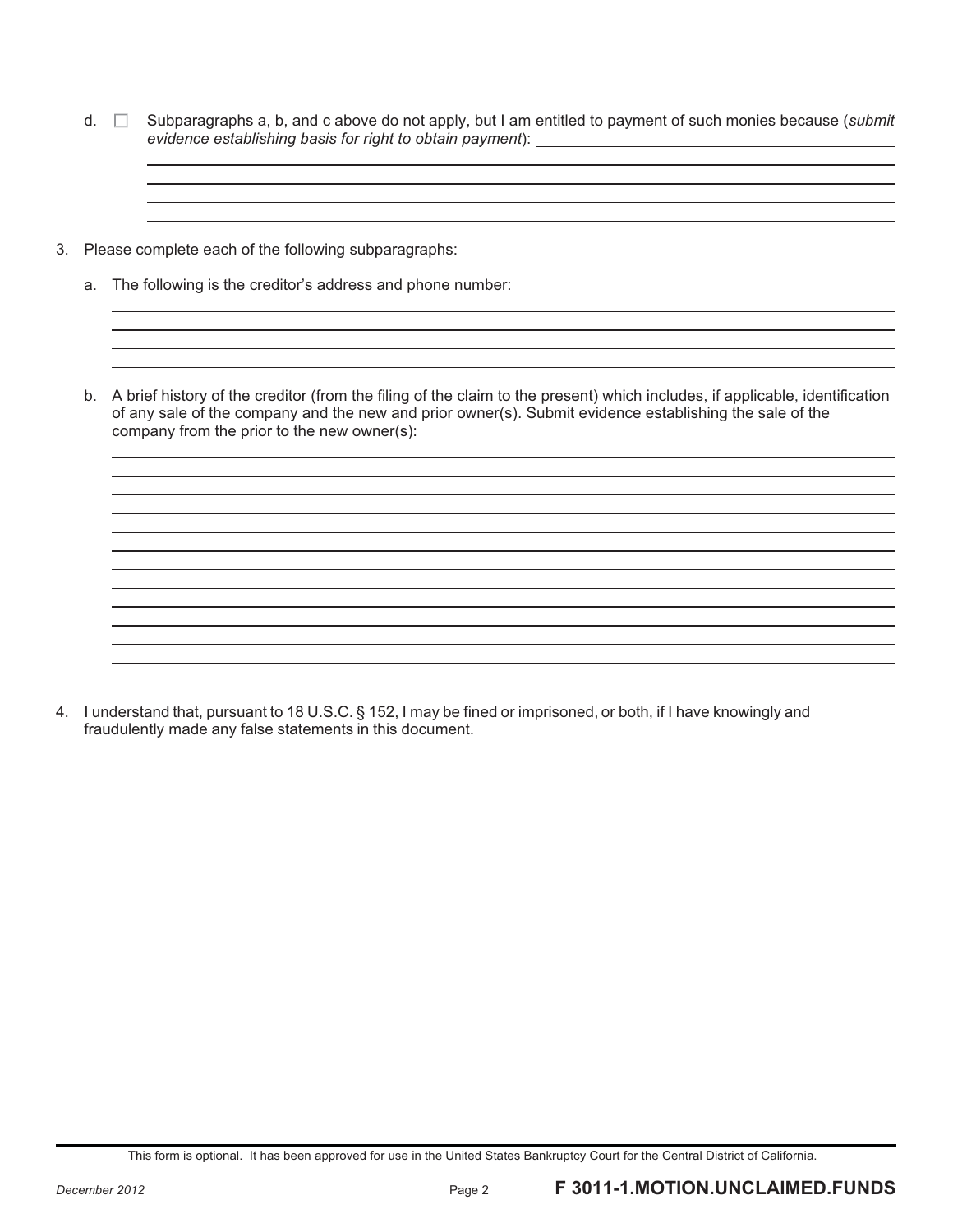(Corporate seal

*Signature of creditor/successor* 

If applicable) *Printed creditor's/successor's name* 

Creditor's/successor's address

STATE OF CALIFORNIA, COUNTY OF

On before me, personally appeared *(insert name and title of the signer)* 

personally known to me (or proved to me on the basis of satisfactory evidence) to be the person(s) whose name(s) is/are subscribed to the within instrument and acknowledged to me that he/she/they executed the same in his/her/their authorized capacity(ies), and that by his/her/their signature(s) on the instrument the person(s), or the entity upon behalf of which the person(s) acted, executed the instrument. WITNESS my hand and official seal.

(SEAL) *Notary Public* 

My commission expires on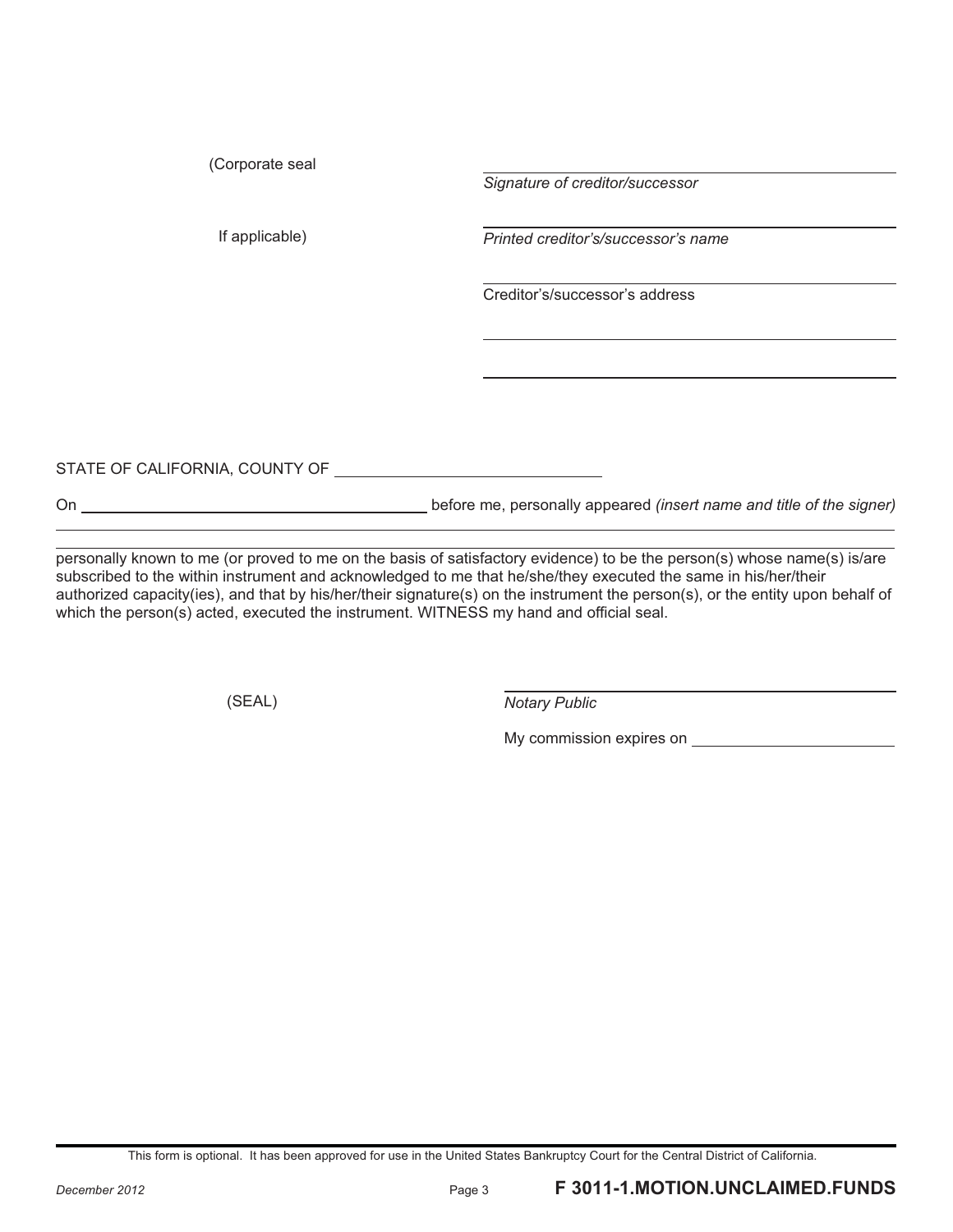*Signature of attorney/attorney-in-fact (if appointed)* 

*Printed name* 

Address

STATE OF CALIFORNIA, COUNTY OF

On **before me**, personally appeared *(insert name and title of the signer)*  $\blacksquare$ 

personally known to me (or proved to me on the basis of satisfactory evidence) to be the person(s) whose name(s) is/are subscribed to the within instrument and acknowledged to me that he/she/they executed the same in his/her/their authorized capacity(ies), and that by his/her/their signature(s) on the instrument the person(s), or the entity upon behalf of which the person(s) acted, executed the instrument. WITNESS my hand and official seal.

(SEAL) *Notary public* 

My commission expires on **My commission** expires on

Presented by: